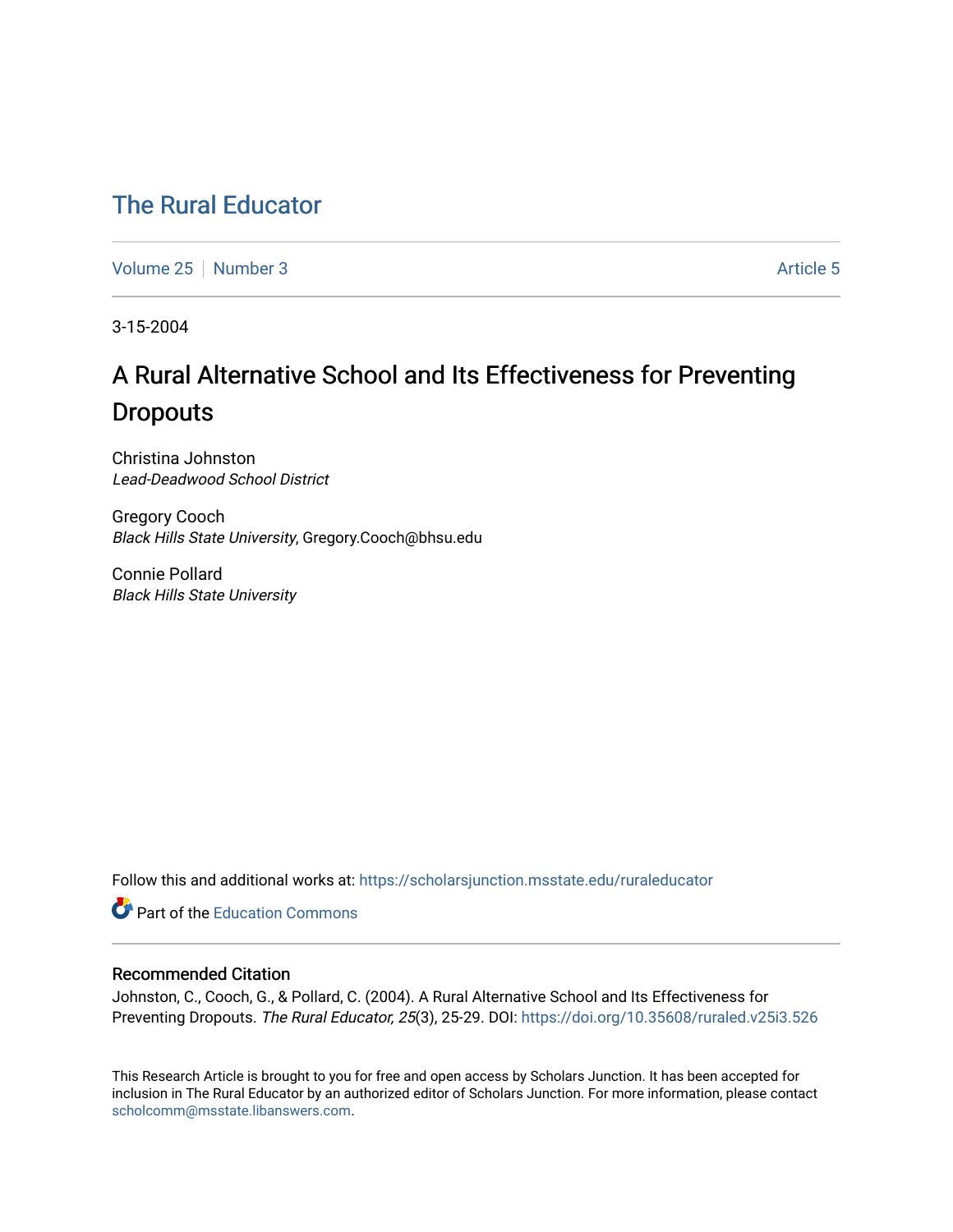## **A Rural Alternative School and Its Effectiveness for Preventing Dropouts**

#### **Christina Johnston**

*Lead-Deadwood School District*  **Gregory Cooch** *Black Hills State University*  **Connie Pollard** *Black Hills State University* 

 *This article describes a successful alternative school located in northwest Wyoming. Students who attend this school need an atmosphere that is accepting of their differences and allow them to express themselves without fear of ridicule or punishment. These children are looking for a safe, secure place to complete their education, a place where their unique differences are respected. Bear Lodge is one such alternative high school. Students at Bear Lodge share their perspective and provide a living testimony as to the importance of alternative schools in allowing students to meet with academic success and social acceptance. Bear Lodge allows its students to work at their own pace in a caring and noncoercive environment. Here students attend school regularly, follow a standards-based curriculum, form close relationships with their peers and teachers, and know that the staff believe they can be successful in and out of school.*

Today, there are more than 3.8 million young adults who are either not enrolled in a high school program or have not completed high school (National Center for Educational Statistics, 2000). It is estimated that more than half the students who drop out leave by tenth grade, 20% by eighth grade, and 3% by the fourth grade. Those who drop out make up almost half the heads of households on welfare and nearly half the prison population (Schwartz, 2000).

Woods (1995) cited the strongest overall predictor for dropping out of school is poverty. Associated issues of lower socioeconomic status, single parent households, stressful or unstable home life and limited education of parents/guardians negatively impacts students' successful school completion. Personal factors related to dropping out of school include substance abuse, pregnancy, and legal problems. He reports students working more than 14 hours per week increase their risk for dropping out of school; this risk accelerates as the number of hours increase. The strongest school-related predictor for dropping out of school is poor academic performance. Woods (1995) suggests students who repeat one grade are twice as likely to drop out; students who repeat more than one grade are four times as likely to drop out. Additional school-related factors such as truancy, absenteeism, tardiness, suspension, and behavioral difficulties also effect successful school completion.

#### **The Need for Alternative Schools**

There are no easy solutions to the school dropout problem (Gould, 2002). Alternative schools offer at-risk students the opportunity to enroll in a learning environment that is personal and meaningful to each student. Leone and Drakeford (1999) stated "The most promising [alternative] schools have a clear focus on academic learning that combines high academic standards with engaging and creative instruction" (p.2). Schweikert-Cattin and Taylor (2000) believe the purpose of a school is to make an individual's strengths productive and their weaknesses irrelevant.

Alternative schools have historically represented a departure from traditional school curriculum, school environments, and have served a population of students that have not been successful in a traditional setting (Raywid, 1994). Shelly, Cannaday, and Weddle (1997) stated, "We are losing too many young people from our schools. They are convinced they don't, or can't fit in. The system of education is irrelevant to their lives. We need a change in the way schools do business so students can see learning as meaningful and important" (p.95). Latham (1999) suggested school discipline plans are often ineffective because they focus on punishment for inappropriate behavior. Consequently, this creates a coercive environment from which students want to escape or become counter-coercive. In becoming counter-coercive, students are expelled for inappropriate or violent behavior; this is reinforcing for them as they escape coercive environments. Others choose to escape altogether by dropping out. Students cannot be expected to learn and produce quality work in an unfriendly, adversarial environment (Schweikert-Cattin and Taylor, 2000). Linton (2000) found that students in traditional educational settings who often want to be suspended to avoid coercive environments. Alternative schools offer options that are supportive rather than punitive promoting educational success versus academic failure.

Linton (2000) described alternative schools as being for students who are either discipline problems or students who need personalized and highly structured academic programs. Meeting these needs in the traditional high school is becoming more difficult all the time and is desperately needed in many rural areas. Successfully implemented alternative schools provide options for students who are atrisk for dropping out. Linton (2000) stated that the basic principles followed by alternative schools are that not all children have the same goals nor the same ways of learning. Most alternative schools attempt to establish a less formal relationship between students and teachers.

Spring 2004 - 25 Professionals involved in alternative education, and who have been unable to change the traditional school system, see alternative education as the last opportunity for children who have been disenfranchised from traditional school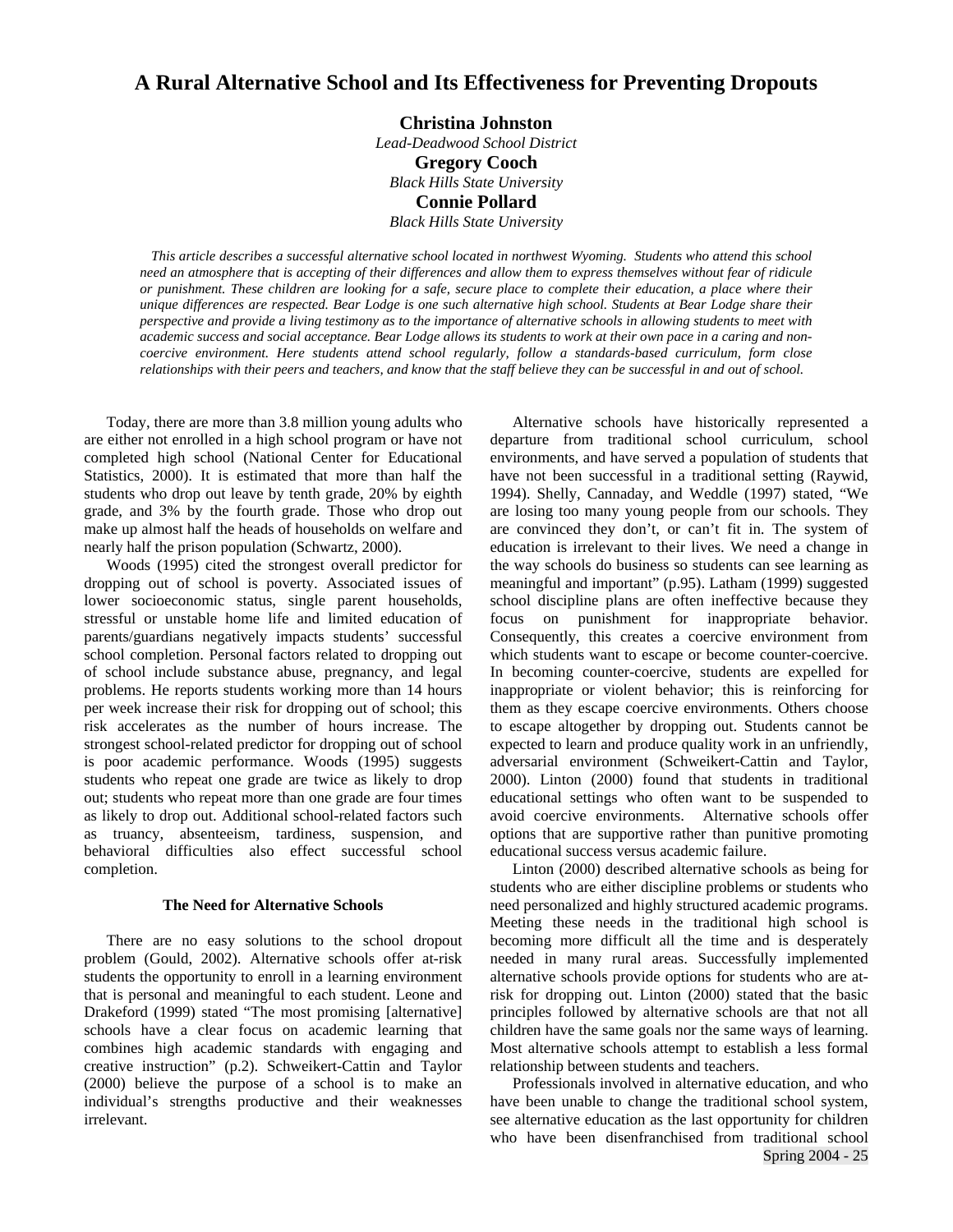systems. Research conclusively demonstrates that alternative schools are making a difference for hundreds of students at risk of dropping out (Linton, 2000; Christenson, Sinclair, Lehr, & Hurley 2000). Northwest Regional Educational Laboratory (1997) identified the following characteristics for a successful alternative school:

- a clear mission statement
- smaller enrollment than mainstream schools
- lower student/teacher ratio than mainstream schools,
- more informal, personal student/teacher relationship,
- committed school staff,
- clearly stated rules enforced fairly and consistently,
- high standards for behavior, attendance, and performance
- emphasis on individual accountability and responsibility,
- an integrated curriculum that makes connections to the world of work
- student voice in school operations, and
- a flexible schedule which allows students to work at their own pace

#### **Bear Lodge High School**

Bear Lodge High School is a state accredited alternative school located in a sparsely populated 3,000 square mile school district of northeastern Wyoming. Bear Lodge serves the needs of high school students from three separate community high schools within the district, serving a total of 650 students in grades 9 - 12. In 1988 the school district became concerned with the number of students who were either leaving school because of their lack of academic achievement or being asked to leave for non-compliance or behavioral issues. Bear Lodge High School was created to provide a flexible and relevant curriculum for students experiencing behavioral problems in the regular education setting. Bear Lodge High School began with four students in 1991 and since that time has enrolled 211 students. Students experiencing attendance difficulties, behavioral problems, and academic failure voluntarily enroll as an option to dropping out of school**.** All students must remain enrolled for a minimum of one semester prior to re-enrollment in any other school in the district. The district provides transportation for all students, which minimizes attendance and off-campus issues.

Sixty-five percent (65%) of the students have been male and thirty-five percent female. Ninety-five percent of the students were Caucasian, five percent were American Indian, Asian American, Black American, or Hispanic/Latino. Forty-seven percent (47%) of the students

reside in single parent homes, thirty-eight percent (38%) live in two-parent families and ten percent (10%) have been raised by relatives, foster families, or have been emancipated. Five percent (5%) of the students' family backgrounds are unknown. Fifty-four percent (54%) qualify for the Free and Reduced Meals program. Twenty-nine students were enrolled in Bear Lodge during the 2001-02 school year. Six of these students were seniors and all successfully graduated in May.

#### **Bear Lodge Academic Achievement**

During the 2001-02 academic school year students, grades 9-12, took the Star Reading Program test (N=26) and the Tests of Adult Basic Education (TABE) (N=24). Of the students taking the TABE, 54% scored at or above grade level in mathematics and 8 % scored within one year or below their expected grade level. Seventeen percent of students tested scored at or above grade level in reading and 29% scored within one year or less of their grade level. On the Star Reading test, 27% of the students achieved at or above grade level with 19% scoring within one year of their targeted grade level. Although there was some variance in scores between the two reading tests in the range of students who scored at or above grade level and those who were within a year of anticipated grade level, overall the percentages were the same.

#### **Bear Lodge Standards for Behavior**

Linton (2000) stated for a discipline program to be successful, it needs to be highly structured. Students at Bear Lodge High School earn privileges by progressing through a four-level "Phase System" (see Table 1).

This Phase System supports the National Regional Educational Laboratory's (NREL, 1997) contention that it is necessary for clearly stated rules to be enforced fairly and consistently. For students to flourish there must be a sense of trust within the school community; students must feel their teachers believe in them (Schweikert-Cattin and Taylor, 2000). The quality and caring attitude of teachers, school personnel, and office staff enhance the academic achievement and personal well-being of students at Bear Lodge*.* Bear Lodge High School student surveys (administered 2002) overwhelmingly demonstrated their belief that their teachers and staff believed they could and would succeed. Sixty-three percent (63%) of the students (N=23) felt their teachers believed they would be successful. Sixty-seven percent (67%) of the students also felt their instructors cared about them as a person and sixtythree percent (63%) felt the teaching staff treated them with respect.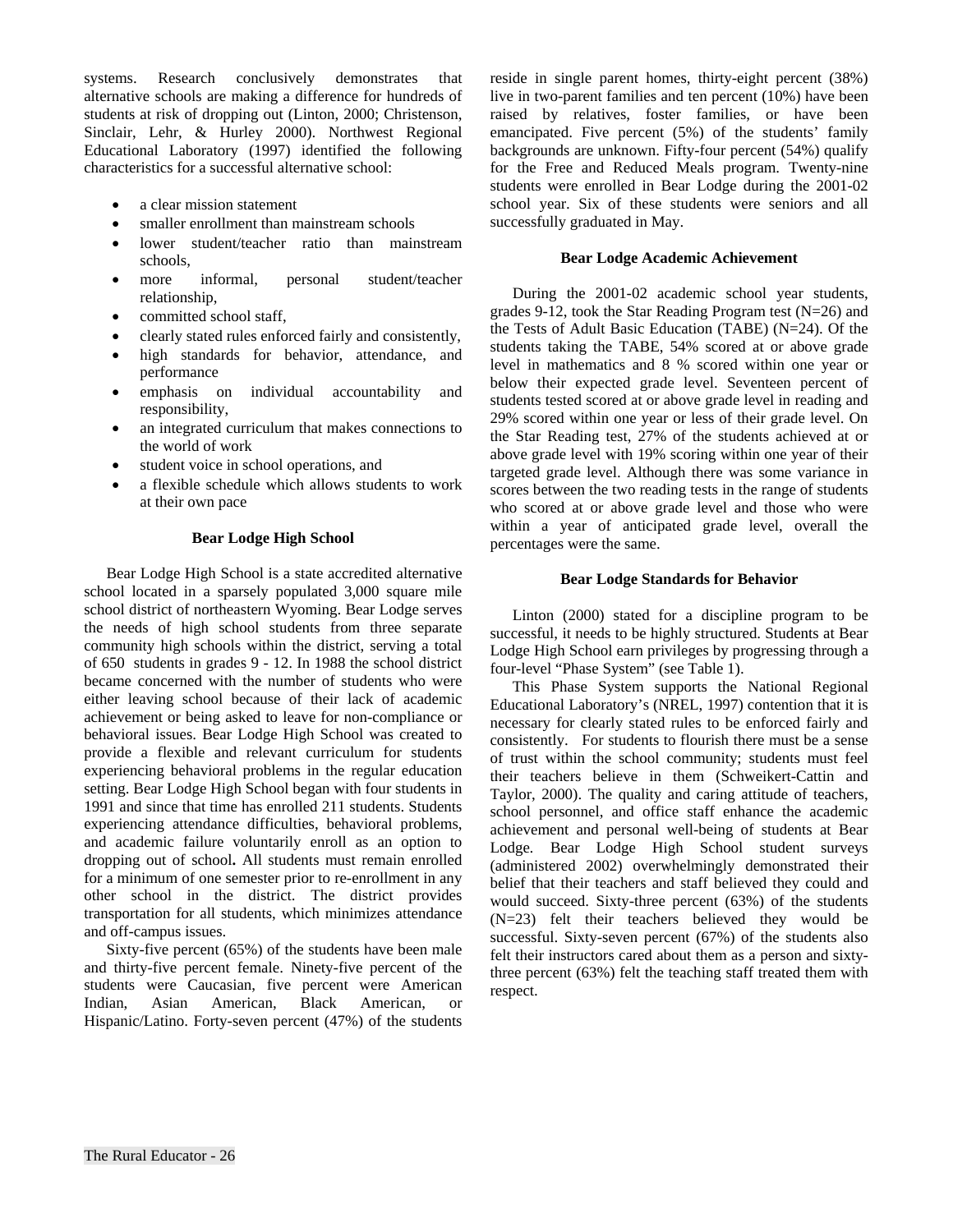#### Bear Lodge Discipline Program

|                    | Criteria                                           | Privileges                          |
|--------------------|----------------------------------------------------|-------------------------------------|
| Phase $1 -$        | Compliance                                         | Follow regular class schedule       |
| (Initial Phase)    | Appropriate hygiene                                |                                     |
| 5 days             | Maintain appropriate language and behavior         |                                     |
|                    | Abide by school district's tobacco policy          |                                     |
|                    | Be on time and prepared for all classes and        |                                     |
|                    | activities                                         |                                     |
|                    | Appropriate cafeteria behavior                     |                                     |
| Phase 2            | Good Sportsmanship                                 | Early release from cafeteria        |
| 10 days            | Ask permission to use others' belongings           | Open campus on Friday               |
|                    | Respond appropriately to requests and instructions |                                     |
|                    | Appropriate participation                          |                                     |
|                    | Remain on task                                     |                                     |
|                    | Cope with teasing/harassment                       |                                     |
| Phase 3            | Respect property and possessions                   | Three days open campus              |
| 10 days            | Be "In Area" (be where you are expected to be)     | Run errands                         |
|                    | Listen without interrupting                        | Participation on fieldtrips (unless |
|                    | Appropriate productivity                           | the student is a new enrollee)      |
| Phase 4            | <b>Takes Initiative</b>                            | Five days open campus               |
| 10 days            | Appropriate problem solving                        | Work privileges                     |
|                    | Appropriate productivity                           |                                     |
| <b>Off Phase</b>   | Meets ALL phase criteria consistently              | Walkman privileges                  |
|                    | Appropriate productivity                           | Open campus                         |
|                    |                                                    | Run errands                         |
|                    |                                                    | Opportunities to negotiate special  |
|                    |                                                    | privileges with staff               |
|                    |                                                    |                                     |
| Major              | Verbal Abuse                                       | Any infraction constitutes an       |
| <b>Infractions</b> | Possession of weapons                              | immediate team meeting.             |
|                    | Vandalism                                          | Possibility of dropping to Phase    |
|                    | <b>Chemical Abuse</b>                              | 1/Day 1 of the Phase System         |
|                    | Physical Aggression to self, staff or others       |                                     |
|                    | <b>Sexual Contact</b>                              |                                     |
|                    | Stealing                                           |                                     |
|                    | <b>Unexcused Absences</b>                          |                                     |
|                    | <b>Sexual Harassment</b>                           |                                     |

#### **Student Satisfaction**

The students attending Bear Lodge High School cited a wide range of issues as the reasons they wanted, or needed, to attend an alternative high school. Based upon essay assignments and surveys, students shared their thoughts and feelings about their school experiences. Several students addressed concerns they had with instructors in their regular high schools. Descriptive comments from students' essays deepen our understanding of these students' needs. All names attributed to students are pseudonyms. Brad stated, "I was always getting into trouble with the teacher and having problems with other students, and I would have got kicked out anyway" (Student Essay, 2002). students felt the environment was hostile and that teachers were out to get them. Some felt they were not given the necessary time or assistance needed to do well in their classes. Randy said, "I think that all schools should let you work at your own pace. I think that more people would like school" (Student Essay, 2002). Tyson wrote, "this was my last chance, it was Bear Lodge or the reformatory school" (Student Survey, 2002). Because of personal incidences at their regular high school, some students felt unable to cope with their peers without conflict or other troubled responses.

One issue that students felt resentment toward was the reputation they perceived others as having of their high school. According to Colleen, "The only thing I do not like about coming to this school is the stereotypes put upon the people that go here. Many of us are very smart, smarter perhaps than a lot of kids in public schools, but we are treated as if we are stupid" (Student Essay, 2002). Even some of their own classmates had misconceptions. Jane commented, "I don't fit in because I've never done anything wrong or illegal in my life." However, she also said, "I think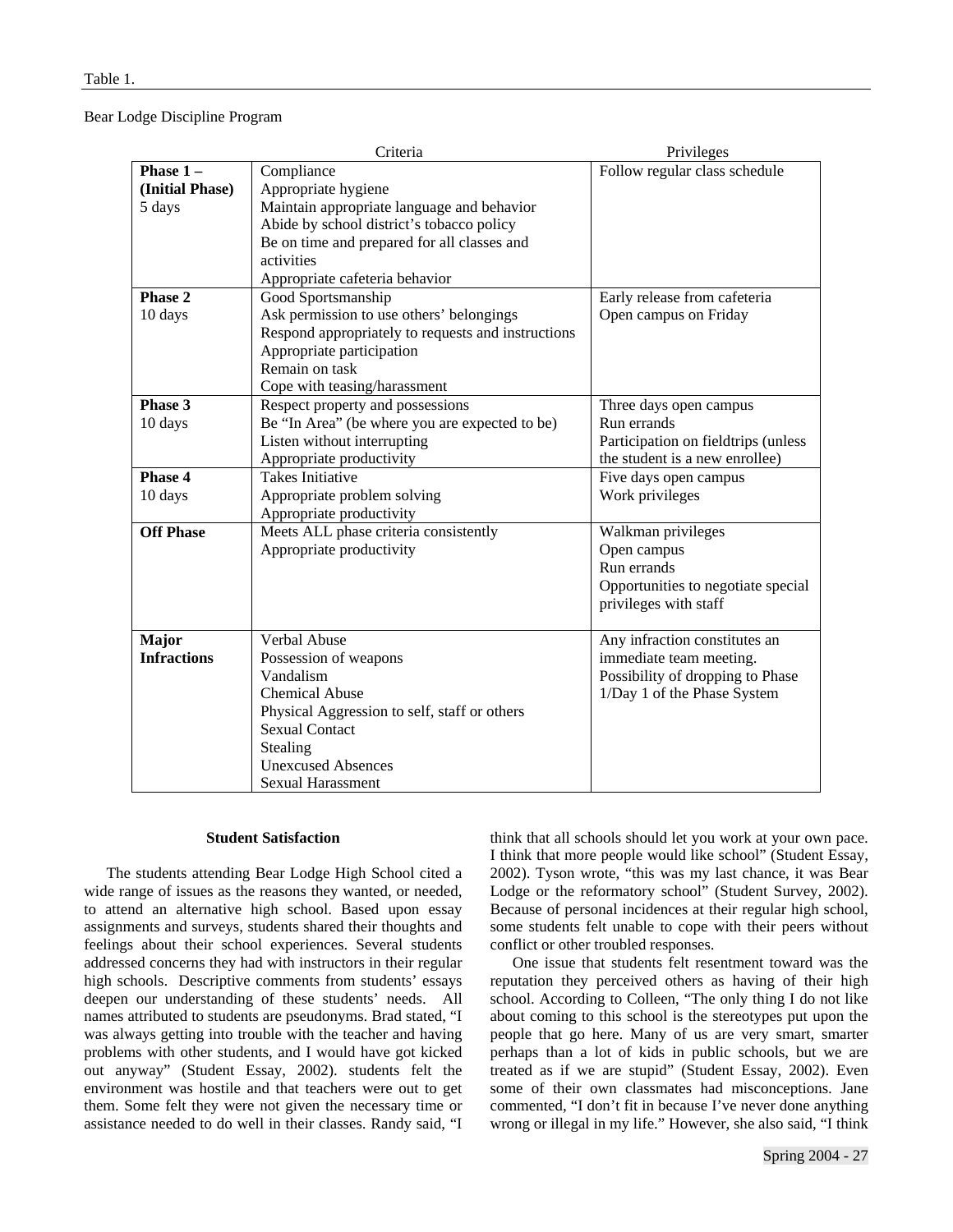it is good that students have the option to come to Bear Lodge because it gives them as much time as needed to catch up on their work and credits" (Student Essay, 2002). Raywid (1999) confirmed this type of negative stereotype when he suggested that alternative schools are low-status places to outsiders who are surprised when students choose to remain in them rather than returning to the mainstream high school.

Students cited multiple reasons for their preference in attending Bear Lodge High School. Of the 20 students who responded, 9 talked about being able to work at their own pace. Anne stated, "I think the best thing about this school is that they give you a lot of help on your work and they let you work at your own pace…they keep at you to pass" (Student Essay, 2002). Seven felt it was important to have an option other than the regular high school. According to Tyler, "Not everyone goes to school here because they are flunking a class, some are coming here because they are having problems at their other school such as they don't get along with other students, or they don't get along with some of the teachers" (Student Essay, 2002). Two students said if it hadn't been for Bear Lodge they would probably drop out. Kim stated, "It is the greatest that we are able to have alternative schools because I know at least I would end up being a high school dropout if there wasn't a school like this for me." (Student Essay, 2002). Six students chose to attend Bear Lodge because they could no longer deal with the students and teachers at their regular high school. Anthony wrote, "The teachers here are much nicer and the teachers there are mean. I didn't like them and they didn't like me" (Student Essay, 2002). Two students felt Bear Lodge offered them a safer environment. Colleen stated, "I came here because a large part of my problem came from the kids at the school I went to before coming here. I needed some place safe for me to continue…This school has been excellent at making me feel that I am welcome and accepted" (Student Essay, 2002).

Nine students said they were happy to have the opportunity to catch up on their schoolwork and earn credits and have the choice to go back to their regular high school or to graduate from Bear Lodge. Tyler wrote, "This school gave me the chance to pass English so I could graduate. I think it is good to have the opportunity to go to another school to help with whatever needs you have" (Student Essay, 2002). Three students talked about not being judged by other students who attended the school. Connie commented, "My friends told me what a great place this was, and how people treat you so much better than the people you have known and gone to school with forever." Nancy stated, "The good part is that there are a lot kids here that have been through the same stuff I have" (Student Essays, 2002).

The Rural Educator - 28 Fourteen commented about the teachers being more caring than at the regular high schools. Anthony commented, "The reason I like this school is that I like to be helped by teachers that listen." In addition, Anne added, "I think that this school meets my needs because they help out a lot. They are a lot nicer than a bigger school. It is not always their way or the highway". Jenny said, "I like that I can talk to the teachers about the issues in my life, not just

school issues, but also issues at home" (Student Essays, 2002). Additionally, students liked the friendly atmosphere and the opportunity to earn a high school diploma somewhere other than their regular high school. Connie said, "This school keeps a smile on my face" (Student Essay, 2002).

#### **Summary**

Asche (1993) noted that high drop out rates are a serious concern for the social and economic well-being of this country. The need to provide an alternative environment in a rural setting for at-risk students is apparent in every aspect of day-to-day teaching. Students with behavioral issues, those falling behind in classroom work and academic credits due to truancy, substance abuse, or lack of family support need a continuum of educational alternatives in rural areas. Since its inception, Bear Lodge has served a total of 211 high school students in this rural Wyoming school district. Of these 211 students 83 % (175) successfully graduated high school. Bear Lodge has demonstrated that alternative high schools in small, rural settings provides an option to dropping out of school. Lack of a high school diploma creates an ill-prepared work force and limits future opportunities for students to properly care for their families.

 The economic and social impact of dropping out of high school can be especially profound in a small, rural setting; Bear Lodge has helped to lessen this negative impact. Students at Bear Lodge High School regularly attend school, follow a standards-based curriculum, and learn at their own pace in a safe environment. They have formed close, informal relationships with their peers and teachers, know that the staff believes in their potential to set and achieve academic and career goals, graduate from high school, and become productive members of society. Northwest Regional Educational Laboratory (NREL, 1997) noted several characteristics of successful alternative high schools. Among them were a smaller student/teacher ratio, committed school staff, high standards for behavior, attendance, and performance, and a flexible schedule which allows students to work at their own pace. NREL also points out the need for a more informal, personal student/teacher relationship. Evidence of this is noted in these student responses; "My year at Bear Lodge is probably the best I have had because the teachers are wonderful and I can work at my own pace. Since coming to Bear Lodge life has been much more pleasant and I actually do all my work". Another stated that "the teachers have been really helpful and I don't know what I would do without them." Finally, another Bear Lodge student noted "I like that I can talk to the teachers about the issues in my life and not just school issues, but issues at home".

#### **References**

Asche, J.A. (1993). Finish for the future: America's communities respond. In Woods, E.G. (1995). *Reducing the dropout rate*. Northwest Regional Educational Laboratory. 1-25. http://www.nwrel.org/scpd/sirs/9/c017.html